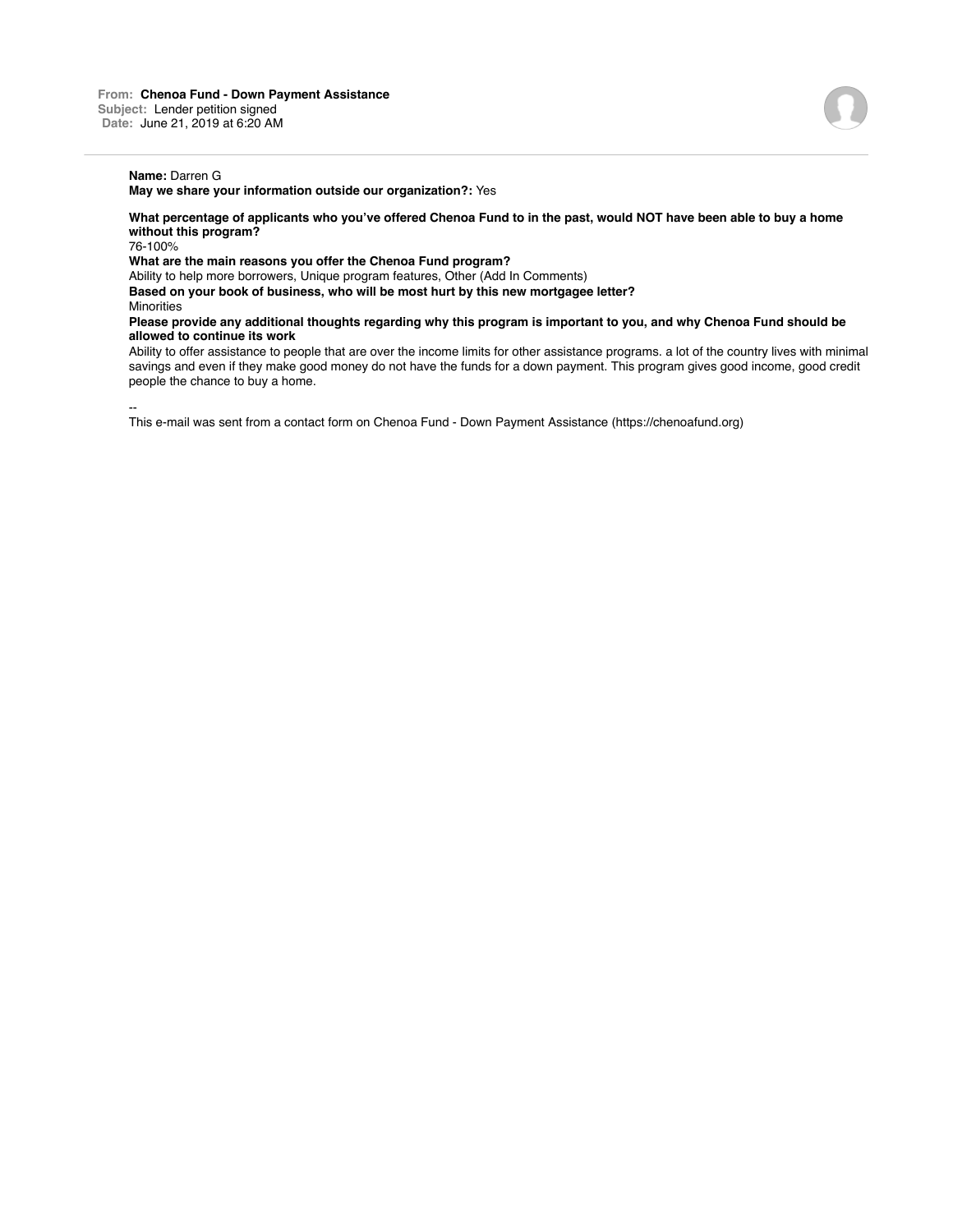

**What percentage of applicants who you've offered Chenoa Fund to in the past, would NOT have been able to buy a home without this program?**

76-100%

**What are the main reasons you offer the Chenoa Fund program?**

Ability to help more borrowers, Unique program features

**Based on your book of business, who will be most hurt by this new mortgagee letter?**

All Races Equally

**Please provide any additional thoughts regarding why this program is important to you, and why Chenoa Fund should be allowed to continue its work**

As a licensed mortgage originator with over 15 years experience, the feedback I get from my borrowers is very important. The biggest hurdle to home ownership I see today is: Not having sufficient liquid assets to cover down payment and closing costs. I value Chenoa, and recently closed a DPA Edge loan recently.

Without this program, my borrowers would not have qualified to purchase a home.

There is great demand in my market (Central Florida) for Chenoa.

**Name:** Elon B

**May we share your information outside our organization?:** Yes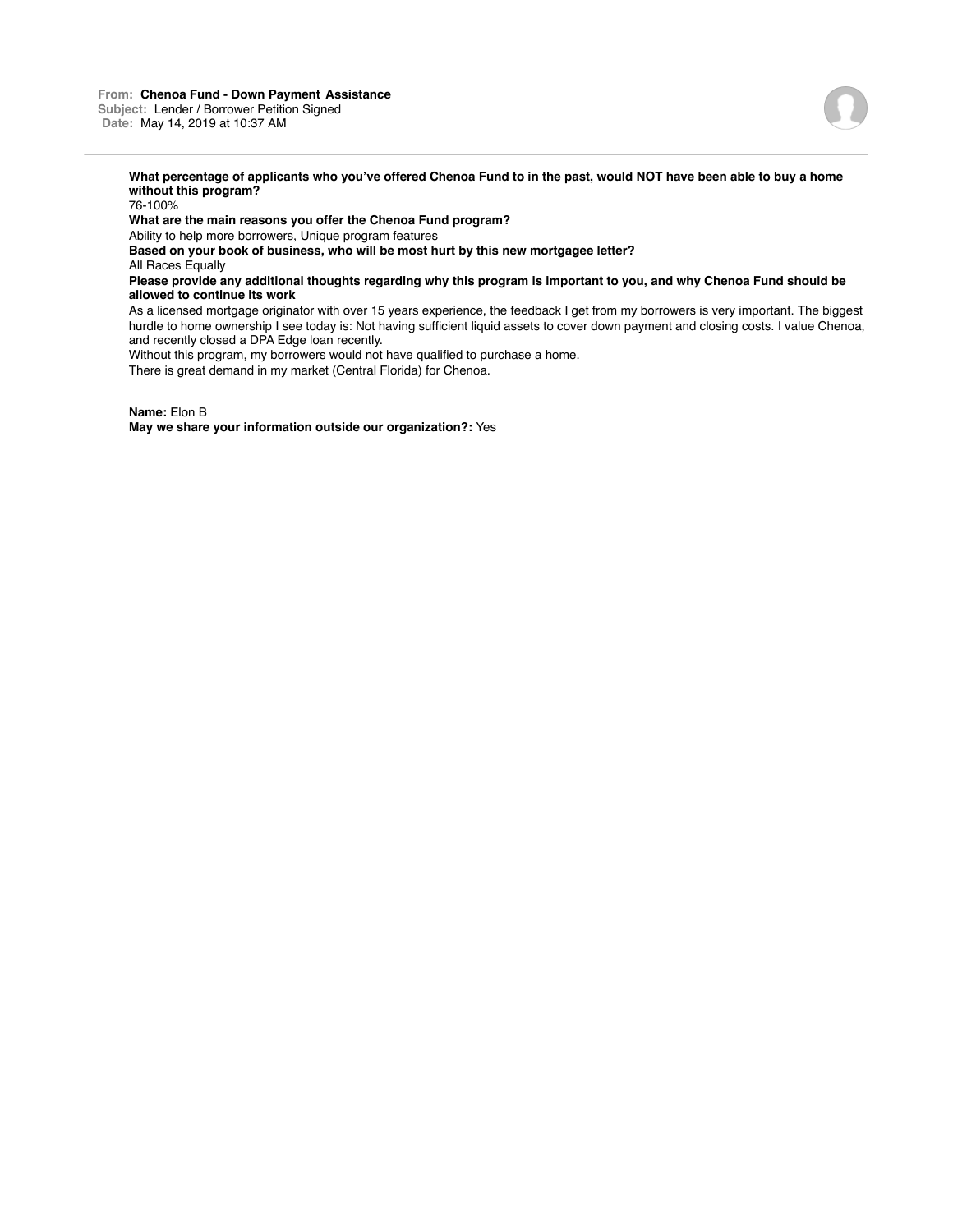**What percentage of applicants who you've offered Chenoa Fund to in the past, would NOT have been able to buy a home without this program?**

76-100%

**What are the main reasons you offer the Chenoa Fund program?**

Ease of use, Ability to help more borrowers, Unique program features

**Based on your book of business, who will be most hurt by this new mortgagee letter?**

All Races Equally

**Please provide any additional thoughts regarding why this program is important to you, and why Chenoa Fund should be allowed to continue its work**

This is a great alternative to using state bond DPA mainly because the fees are a lot less so it makes it easier for people to qualify. Also what helps to qualify more people is the DTI limit and credit score requirement. It also offers on a large group of my leads the choice to either pay it back or have it forgiven.

-- This e-mail was sent from a contact form on Chenoa Fund - Down Payment Assistance (https://chenoafund.org)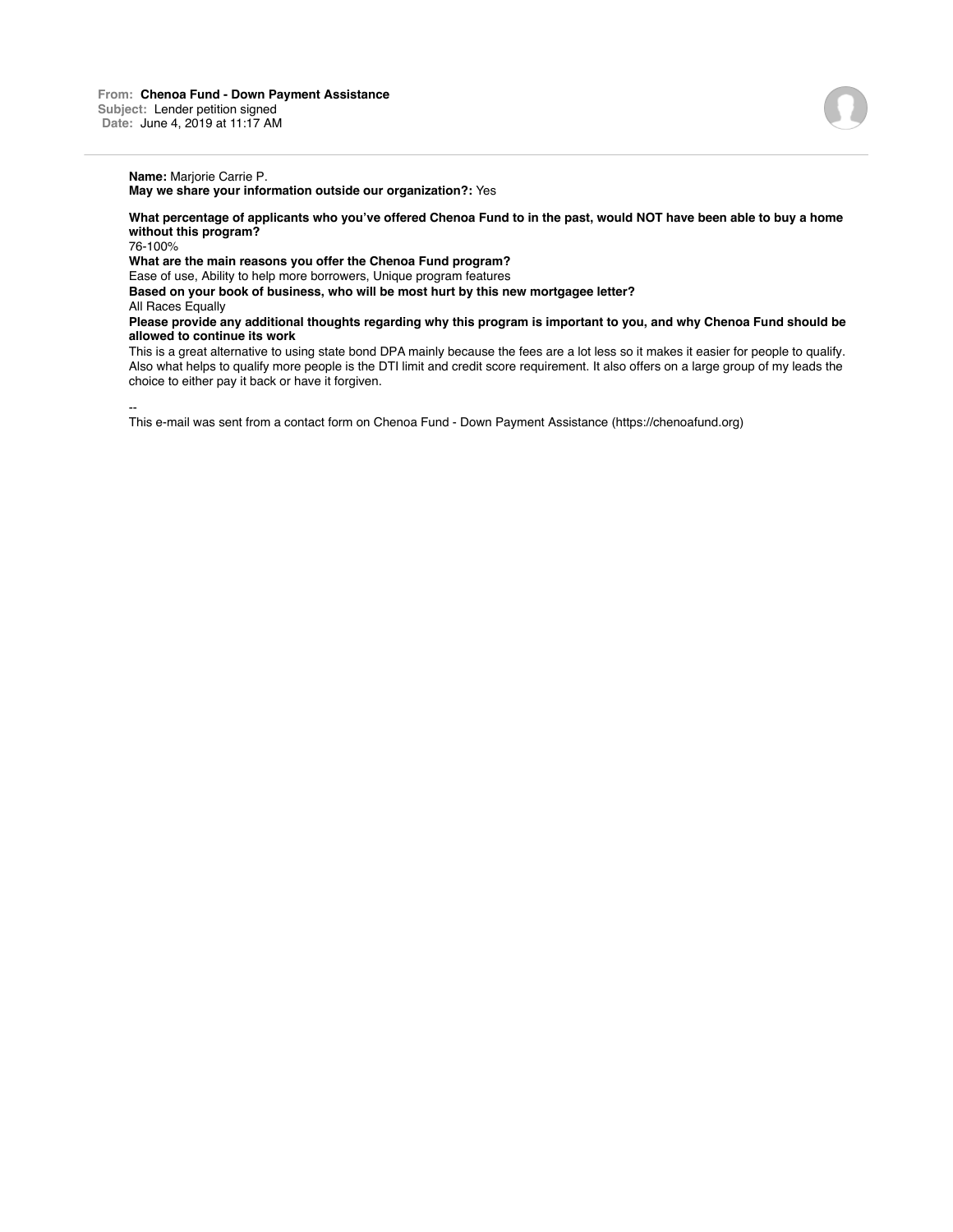## **Name:** Grant O'C.

**May we share your information outside our organization?:** Yes

**What percentage of applicants who you've offered Chenoa Fund to in the past, would NOT have been able to buy a home without this program?**

76-100%

**What are the main reasons you offer the Chenoa Fund program?**

Ability to help more borrowers

**Based on your book of business, who will be most hurt by this new mortgagee letter?**

All Races Equally

**Please provide any additional thoughts regarding why this program is important to you, and why Chenoa Fund should be allowed to continue its work**

--

This e-mail was sent from a contact form on Chenoa Fund - Down Payment Assistance (https://chenoafund.org)